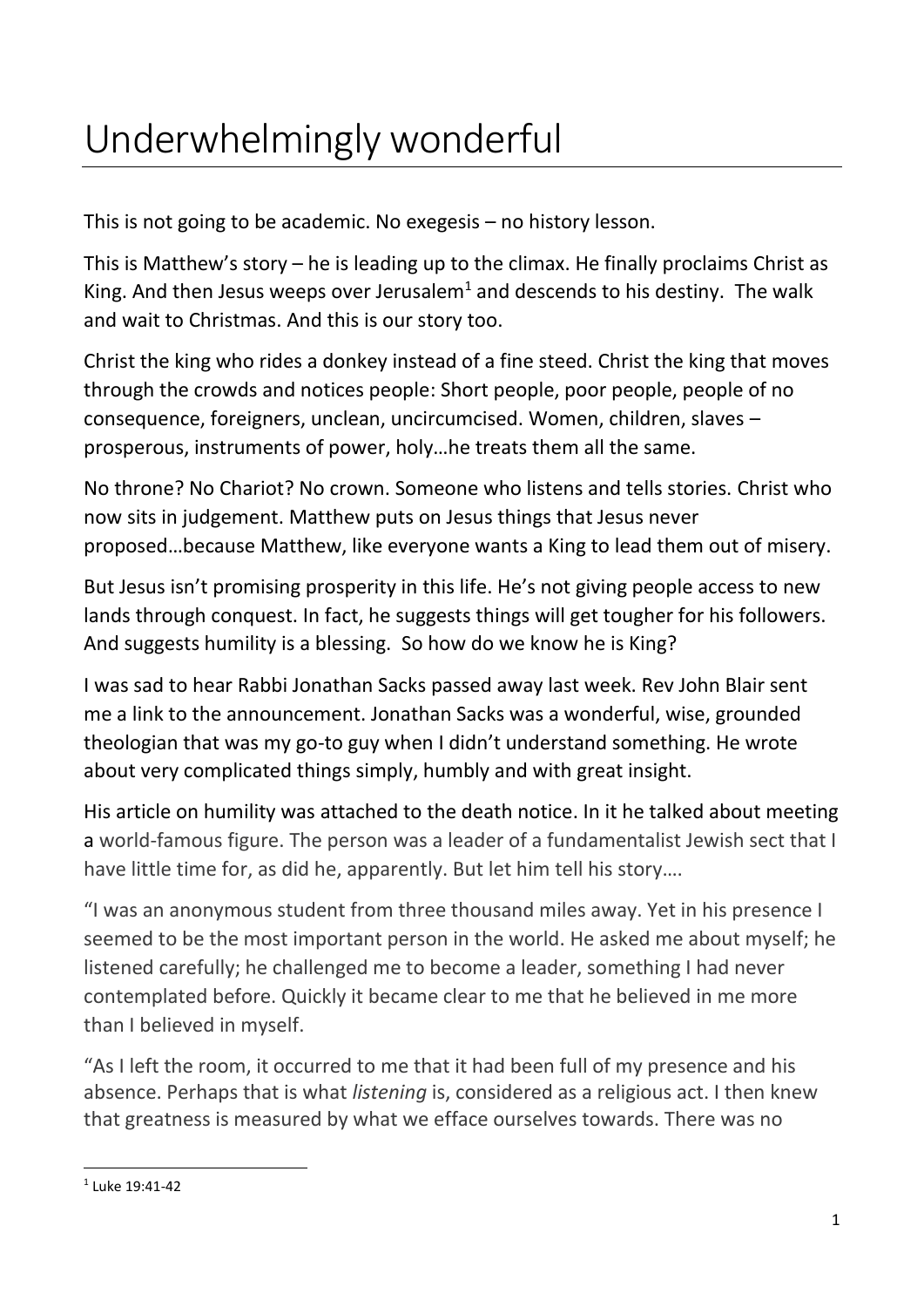grandeur in his manner; neither was there any false modesty. He was serene, dignified, majestic; a man of transcending humility who gathered you into his embrace and taught you to look up."<sup>2</sup>

That is how I imagine Jesus. I imagine there is a comfort and serenity, a certainty that comes in knowing the Father – his mission: God on earth. Walk gently, wonder, be curious. God is learning the human condition *and* teaching the divine one. Luke said Jesus preached every day in the temple and the priests kept looking for ways to kill him …"but they did not find anything they could do, for all the people were spellbound by what they heard."<sup>3</sup>

So how do we know he is King? Through the shards and prisms of these stories. What I see may not be what you see. To some it will be the mystery and miracles. Healing the sick, walking on water. To others it with be through metaphors like calming the water and feeding the 1000s. For some it is from the Baptism….and a voice from heaven saying, "This is my Son, whom I love; with him I am well pleased.". For others, the rebellious turning of tables; calling out traditions and laws that have nothing to do with God's love.

In the Jewish tradition, there is no heaven and hell. There is no  $2^{nd}$  chance – life is not a rehearsal. What you do on earth matters because your legacy is all you get. Who you are, what kind of person you were, is *how* you are remembered. To be remembered well – is your reward. To be forgotten, your curse. That is why Jewish people name children after lost loved ones – not living ones. My son is called Sam after my grandfather and although they never met, Sam's life has been shaped by his great grandfather's stories. His character and virtues were built into him by the memories of others. You could say, my grandfather lives on in his name but also in his wisdom, kindness and the way he loves.

That is why Jesus humbly prays, "do this and remember me".

So how do we know Jesus is King? For me, Pauls letter in Acts 28:11-16 is another clue.

Paul's been busted and he pleads to have his case heard in Rome. His petition was successful so he sets out on the long journey. At one stage, they were shipwrecked and had to set in on an island where, "There we found some brothers and sisters who invited us to spend a week with them."

<sup>2</sup> **"What opens us to the world": On the unfashionable virtue of humility** Rabbi Jonathan Sacks

<sup>3</sup> Luke 19:45-48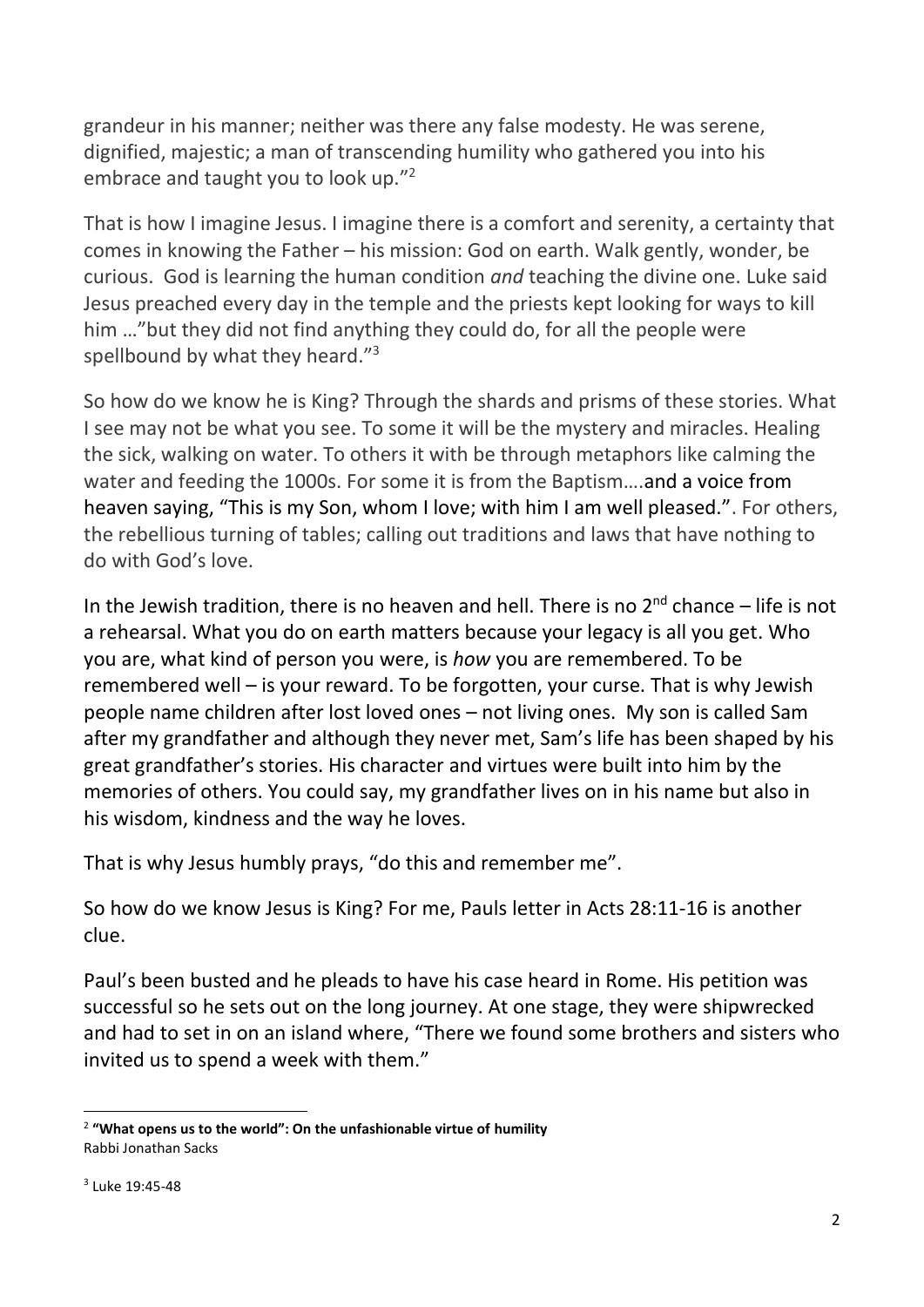Eventually he got to Rome. **<sup>15</sup>"** The brothers and sisters there had heard that we were coming, and they travelled as far as the Forum of Appius and the Three Taverns to meet us." The letter says that at the sight of these people, Paul thanked God and was encouraged". People travelled for up to 3 days to see Paul. Paul was surprised to find so many people so far away were followers of Jesus.

Paul was confined in rented house with a single guard for 2 years. He welcomed all who came to see him. **<sup>31</sup>**He proclaimed the kingdom of God and taught about the Lord Jesus Christ—with all boldness and without hindrance!"

Paul finds Christians in far off places. It's some 50 years after Jesus died and the word has spread. Jesus is remembered by strangers. My grandfather died about 56 years ago but even with all the amazing instant telecommunications available today – I doubt you've ever heard of him.

Yet the voice of Jesus travelled the oceans in the hearts of many and spread and spread *before* Paul.

I knew an amazing woman whose life changed literally overnight when she was robbed of her mobility. She was an active woman in her community and wound up in a hospital for months and months. None of the treatments worked but she never lost heart. Her faith was so strong – she kept saying to me, "I am just waiting for God to tell me what I am supposed to be doing". And while she waited, she ministered to the nurses and patients. She brought joy and purpose to those around her, especially those who had lost hope. She cajoled people back to God by her actions – not her words. I watched in wonder. Awe.

Like Paul she talked about the kingdom of God while incarcerated.

Nearly 30 years ago, I sat praying in an empty Anglican church. I prayed for the strength I would need to see that day and probably the next decade through. I looked up from my prayers and through my tears I was shocked to see a tortured cruciform 20 foot high. Jesus twisted in pain. His face was sad. Jesus! I thought (loudly) you must have been scared witless (not exactly my words) and you went to Jerusalem anyway. My sacrifice seemed easy compared to His. I rose and faced life as it was.

To be honest, in the Middle East it is hard to tell the difference between the sheep and the goats and yes, there is an animal in between. In the Middle East, the sheep are scrawny, generally have flatter coats and are longer legged than the Merinos. Not at all like the cute lambs on the Christmas cards.

But it is obvious by what they do. Sheep are grazers. Sheep ramble slowly and eat short plants close to the ground. They are more settled and focussed on place… and